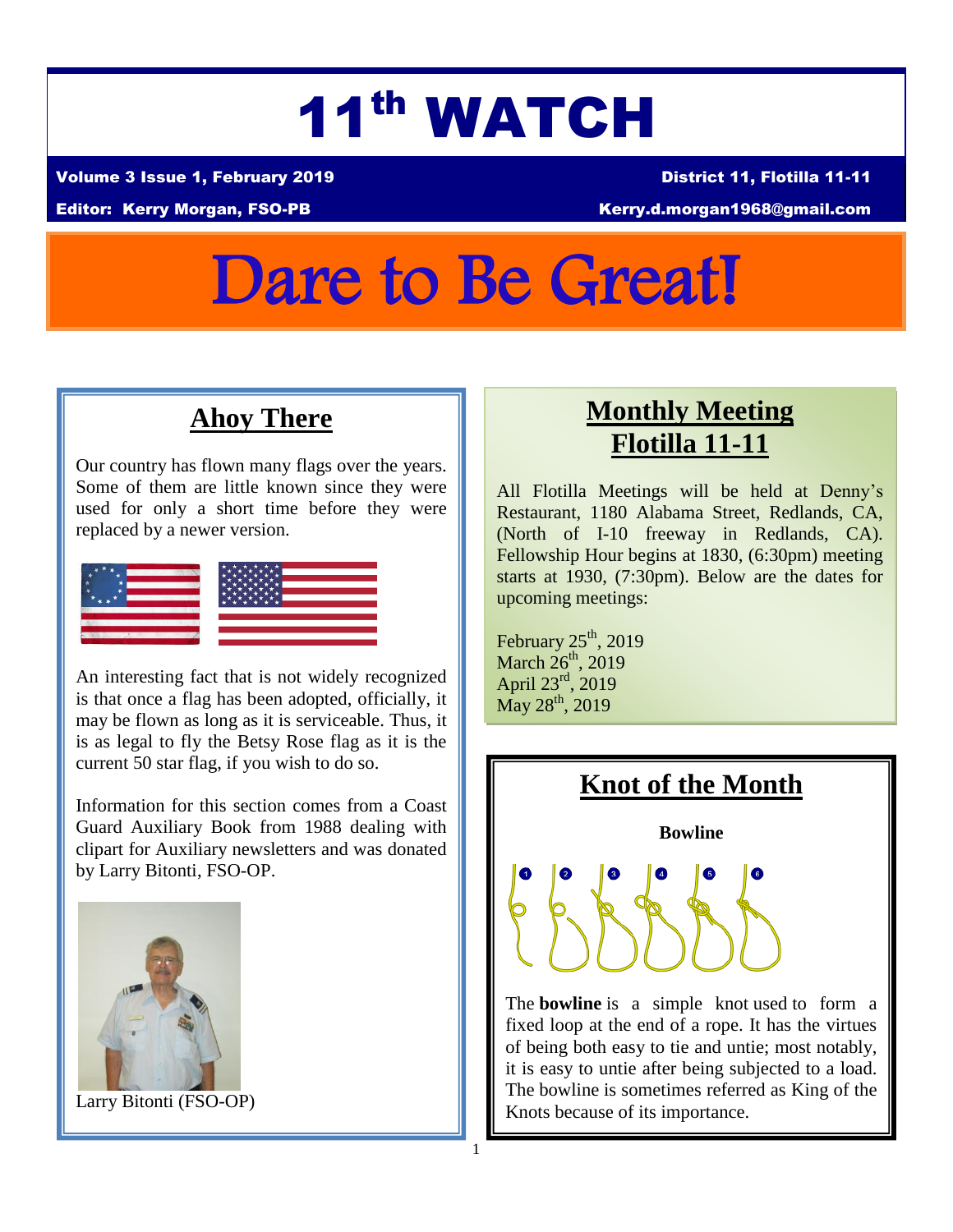### **Paratus Prep**

For a chance at recognition by the Flotilla, please send your responses to Kerry Morgan FSO-PB. Members who get all five questions correct will have their names read out during the monthly Flotilla meeting. The FSO-PB can be reached at: Kerry.d.morgan1968@gmail.com.

- 1. To "ease the rudder" means to?
	- a. Move the rudder slowly in the direction of the most recent rudder command.
	- b. Bring the rudder amidships.
	- c. Decrease the rudder angle.
	- d. Steer the course which is your present heading.
- 2. A "figure eight" knot is used to?
	- a. Be a stopper.
	- b. Shorten a line.
	- c. Join lines of equal size.
	- d. Keep a line from passing through a sheave.
- 3. A "loose" tow may cause all of the following EXCEPT?
	- a. Loss of maneuverability.
	- b. A saving in the transit time.
	- c. Damage to the towing vessel and tow.
	- d. Lines to part.
- 4. A "Mediterranean moor" should be used when?
	- a. Anchoring in the Mediterranean.
	- b. Docking stern to a berth.
	- c. Docking bow to a berth.
	- d. Anchoring in a strong current.
- 5. A "skiff hook" is a device used to?
	- a. Attach a towline to the eye bolt to the bow of a trailer-able boat.
	- b. Shorten the length of catenary in the towline.
	- c. Create a temporary fairlead.
	- d. Join a towline to a pair of towing bridles.

### **Paratus Prep**

Below are the answers for the previous month

- 1) While standing look-out at night, a dim light on the horizon will be seen quickest by looking?
	- A little above the horizon.
- 2) While steering by autopilot you notice that the vessel has deviated 15 degrees from course and there is no corrective rudder being applied. As a standard operating procedure you should first?
	- Switch to hand steering.
- 3) While underway in thick fog you are on watch and hear the cry "man overboard". Which type of maneuver should you make?
	- Williamson turn.
- 4) Wire rope is galvanized to?
	- Protect it from corrosion due to contact with saltwater.
- 5) You are anchoring in a river where the current is from one direction only. The best way to lay out two anchors is to have them?
	- So that their lines form an angle.

## **Did You Know**

The deepest recorded point on the ocean floor is the [Mariana Trench,](http://www.livescience.com/23387-mariana-trench.html) with a depth of nearly 36,000 feet. It can accommodate thirty Empire State Buildings standing one on top of the other.

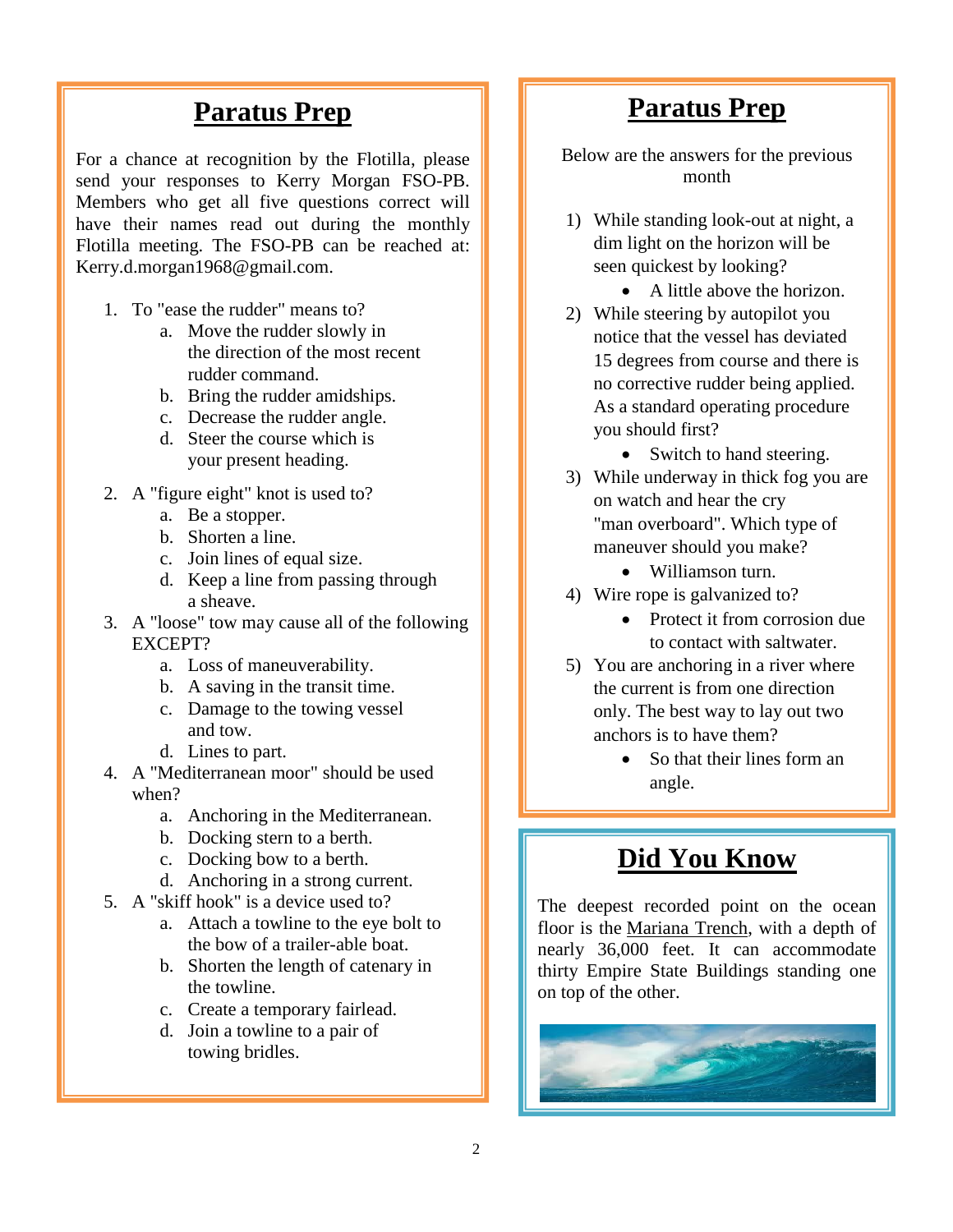## **10 Reasons Why Everyone Should Want To Be A Leader**

The Coast Guard Auxiliary is always looking to "promote." We want all our members to have served in at least one "Flotilla Staff Officer" position, and also to think about taking a leadership position as a Flotilla Commander or Vice Flotilla Commander. Here are 10 reasons to want to be a leader.

- 01-Leaders get to celebrate accomplishment
- 02-Leaders get to build up the self-worth of others
- 03-Leaders get to accomplish great things with a team
- 04-Leaders get to call others to action
- 05-Leaders get to create memorable events for others
- 06-Leaders get to use their influence to serve others
- 07-Leaders get to cast vision for a brighter tomorrow
- 08-Leaders get to bring people together
- 09-Leaders get to leave a legacy
- 10-Leaders get to do it all over again tomorrow

There is a great price to leadership but the payoff is substantially higher.

#### **Why would you not want to be a leader?**

If you're interested and considering a Leadership position in a Flotilla, Division, District or even National level talk to your Flotilla Commander, Denver Drieberg, Vice Flotilla Commander Chris Rosario, or Flotilla Staff Officer for Member Training Davidsol Cometa, and they will discuss with you ways to move your auxiliary career to the next level

#### Submitted by **FC-Denver Drieberg**

Original article from: **Portraits of Diversity - Office of Diversity and Inclusion (CG-12B) [https://www.uscg.mil/diversity/diversity\\_portraits.asp](https://www.uscg.mil/diversity/diversity_portraits.asp)**



Denver Drieberg (FC)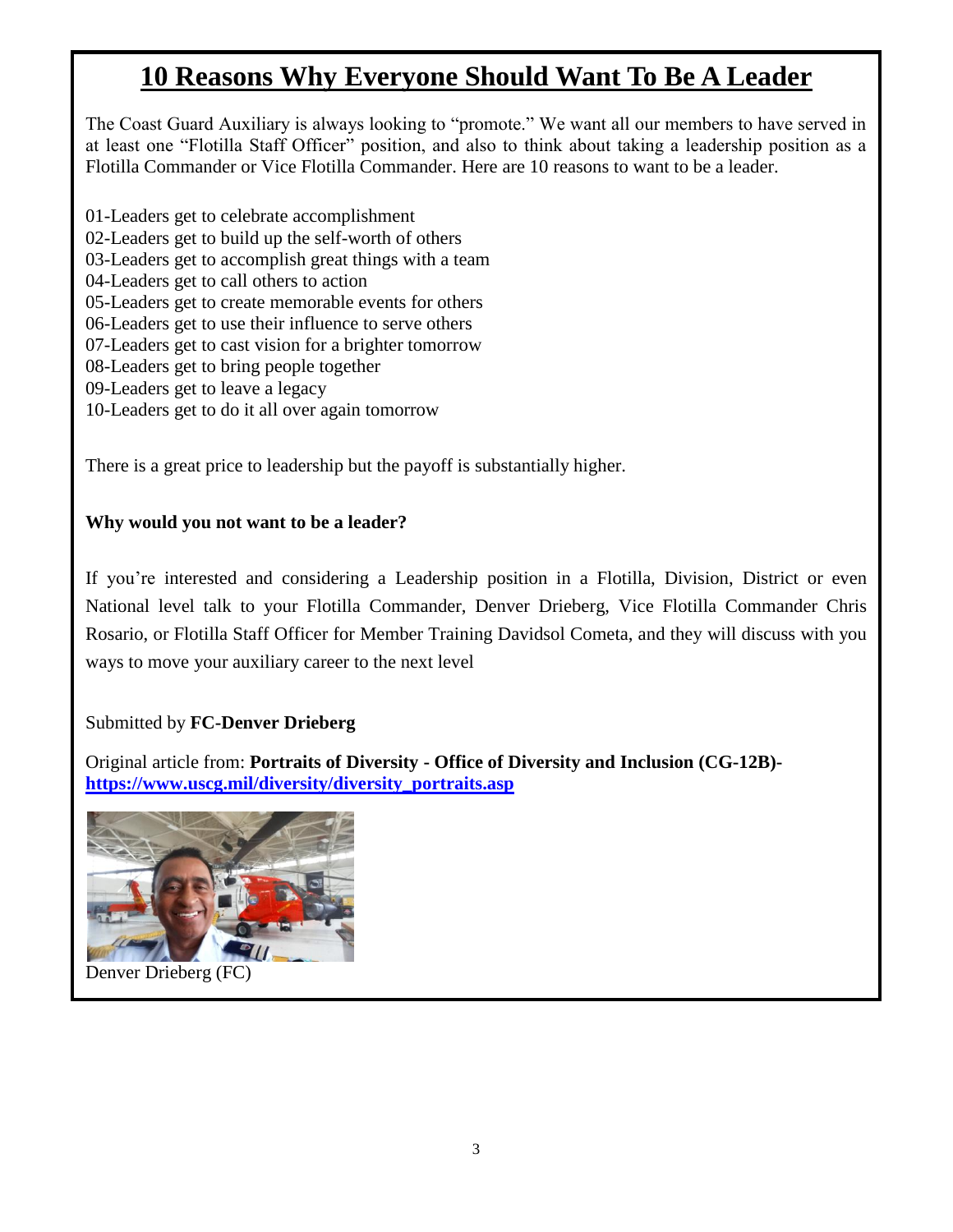## **Uniform of the Day**

#### **How to Accessorize**

While we, as Auxiliarists, wear the uniform of the Coast Guard, we have the option to add a little of ourselves to how it looks. Don't get me wrong, we cannot dye the shirt pink or wear thick gold necklaces hanging down our chests with the shirt open to the third or fourth button, but we can do a couple of little things.

**Handbags** – ladies may carry the handbag in the hand or wear it over the shoulder with a strap. The strap may be shortened allowing the handbag to be carried over the arm. While it is not stated what shoulder or hand to be used it is expected that if you are in uniform you should be able to render a salute. With that in mind the handbag should be on the left side of your body.

**Personal Display Items** – you can wear bracelets, necklaces, wristwatches and rings but there are limits while in uniform. If they are visible while in uniform, they must be conservative, non-controversial and in good taste. There shall be no more than two rings on each hand. While in uniform, men are not allowed to wear earrings while women may wear one pair of gold, silver or pearl earrings which are small (maximum ¼ inch in length) and of the round ball style. Women may wear diamond stud earrings when in dinner dress uniform.

**Tattoos** – brands, body piercings, tattoos, intentional scarring or mutilation, or modification of the head and neck are prohibited unless they are required for legitimate medical purposes. Any markings on or above the neck may not show above the collar line of the tropical blue shirt. Any markings on the body that are contrary to the published basic core values of the Coast Guard, show political endorsements, advocate or symbolize all types of discrimination, sexual images, supremist or extremist groups, gangs, drug use, are prejudicial to good order and discipline, or are of a nature to bring discredit upon the service are prohibited

**Cosmetics / Fingernails** – while the AuxMan Chapter 10 does not say men are prohibited from wearing cosmetics it also does not give directions on what can be worn. Unlike women who are allowed to wear cosmetics however it shall be of a conservative standard. Women may also wear nail polish, but the color shall be conservative and neutral in color. Decorative nail are not allowed so ladies please consider your uniform before those special four inch nails with the picture of your favorite Coast Guard Cutter on are applied.

**Additional Items** – just when all you men thought the ladies were the only ones allowed a little bling in their uniform there is still something for you. Cuff links, shirt studs, tie clips and tie tacs are authorized, but please make sure you are wearing the tie before you pit the clip or pin on.

Submitted by Aux. Kerry Morgan



More information about Auxiliary uniforms will be published each month. If you have any questions about the uniform please feel free to contact your Flotilla Command or log onto cgaux.com and read the chapter which discusses proper uniform wear, AUXMAN Chapter 10.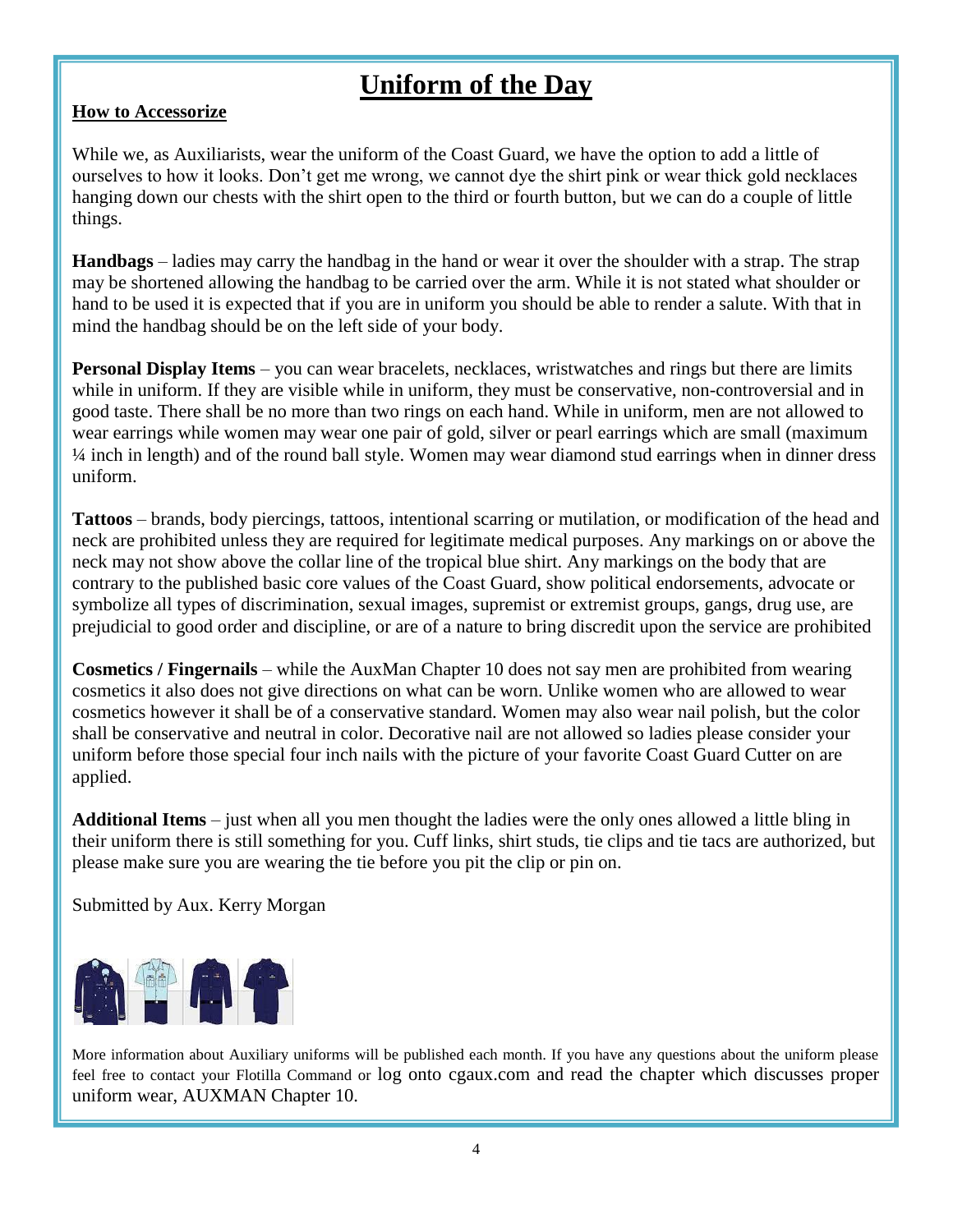

# **4 th Cornerstone**

From left to right we have Immediate Past Flotilla Commander Marcella Reinerthungerford, Flotilla Staff Officer Secretary of Records Marcy Clarke, Flotilla Staff Officer Human Resources Cynthia McClain, Division 11 Commander Carrie Olsen, Flotilla Member Kimberly Morgan and Flotilla Member Linda Renquist at their end of year party.



Photo Taken BY FSO-PB Kerry Morgan

## **Auxiliary History February**

On February 19, 1941 Congress passed a law restructuring the Coast Guard Reserve. Henceforth the Coast Guard was to operate two reserve forces. The existing civilian reserve organization was renamed the U.S. Coast Guard Auxiliary. A new U.S. Coast Guard Reserve was to function on a military basis as a source of wartime manpower, like the reserves of the other armed services.

An executive order of February, 1942 directed the Secretary of the Navy to take the necessary steps to prevent "sabotage and subversive activities" on the nation's waterfronts. The task of protecting the hundreds of warehouses, piers, and other facilities that kept the American shipping industry in business fell to the Coast Guard, which in turn delegated it to the Reserve and the Auxiliary.

# **ID Cards**

Please check your I.D. Cards to ensure they are current. Any member of Flotilla 11-11 who does not have a valid ID card or whose ID card will expire within the next 60 days should contact **Cynthia McClain**, FSO-HR.

The FSO - HR can be reached by using the following email address: [Cynthia.mcclain13.cm@gmail.com](mailto:Cynthia.mcclain13.cm@gmail.com)



 *Semper Paratus*